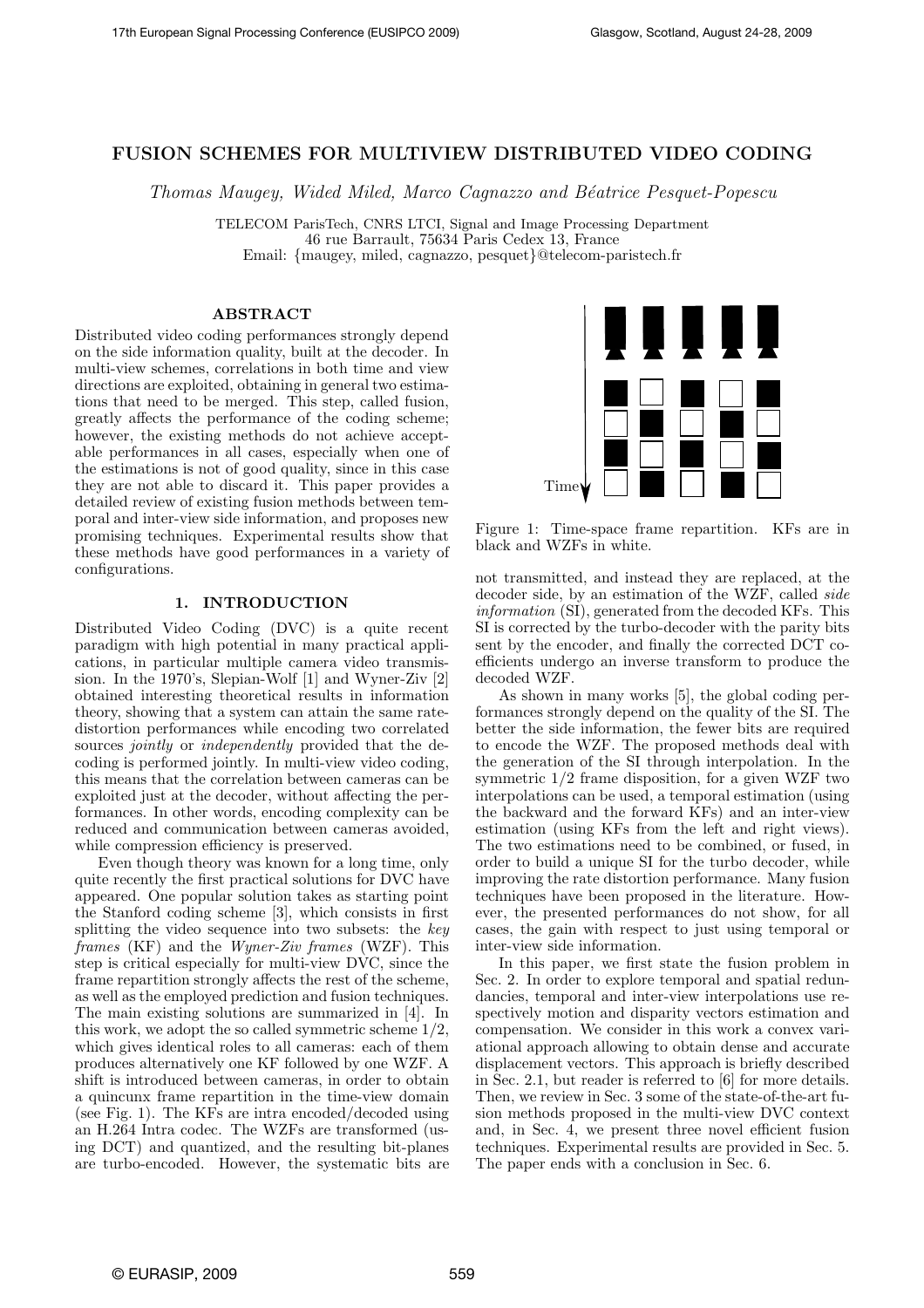### 2. SIDE INFORMATION CONSTRUCTION

## 2.1 Motion/disparity estimation

In this paper, we consider only rectified multi-view sequences [7]. This is a very common assumption according to which, at a given time  $t$ , the disparity between the frames of the different cameras is only horizontal. We denote the  $t^{th}$  frame of the  $n^{th}$  camera by  $I_{n,t}$ . The goal of the interpolation is to generate an estimation of a frame from two available reference frames  $I_{n_1,t_1}$  and  $I_{n_2,t_2}$ . If  $t_1 = t_2$ , the interpolation uses only information from the left and right frames and is based on disparity estimation. Whereas, if  $n_1 = n_2$ , interpolation performs motion estimation between the forward and the backward frames. To estimate both disparity and motion vector fields, we use in this work a dense variational estimation method [6], consisting in minimizing an appropriate convex objective function under various convex constraints. A total variation based regularization constraint is considered in order to output a smooth disparity or motion field while preserving discontinuities. The resulting convex optimization problem is solved using a parallel block iterative algorithm based on recently developed convex analysis tools [6]. We use this very efficient algorithm to perform both temporal and interview estimations, leading finally to dense and accurate displacement fields with ideally infinite precision, which are used to compensate the reference frames.

### 2.2 Fusion problem statement

This section states the fusion problem and defines the notations for the SI generation of a WZF  $W_{n,t}$ . The fusion problem springs up since in the multi-view DVC context, one ends up with having two different estimations of the current WZF,  $W_{n,t}$  coming from the temporal and the inter-view interpolations. This is illustrated in Fig. 2: motion estimation produces two motion vector fields,  $\mathbf{v}_b$  and  $\mathbf{v}_f$ , which in turn are used to provide temporal estimations of  $W_{n,t}$  from  $I_{n,t-1}$  and  $I_{n,t+1}$ . Therefore, we note with  $\tilde{I}_{n,t^-} = I_{n,t-1}(\mathbf{v}_b)$  the prediction obtained by compensating the image  $I_{n,t-1}$  with vector  $\mathbf{v}_b$ . Likewise, we have  $I_{n,t+} = I_{n,t+1}(\mathbf{v}_f)$ . As far as disparity estimation is concerned, we note the disparity fields as  $v_l$ and  $v_r$  (which have quite different characteristics from motion vector fields), and the corresponding estimations as  $I_{n-,t}$  and  $I_{n^+,t}$ . Finally, the two temporal (or interview) estimations are combined in order to obtain a single estimation, respectively  $\tilde{I}_T = \frac{1}{2} \left( \tilde{I}_{n,t^{-}} + \tilde{I}_{n,t^{+}} \right)$  and  $\tilde{I}_N = \frac{1}{2} \left( \tilde{I}_{n-,t} + \tilde{I}_{n^+,t} \right)$ . The fusion problem amounts to produce an estimation of  $W_{n,t}$  from  $\tilde{I}_T$  and  $\tilde{I}_N$  with the target of minimizing the mean square error with respect to the actual WZF. In particular, an efficient fusion technique should produce a smaller MSE than both the "non-fusion" estimations  $\tilde{I}_T$  and  $\tilde{I}_N$ .

### 3. EXISTING FUSION SOLUTIONS

In this section, we review the existing solutions for the fusion problem in the case of a quincunx frame repartition. Some existing solutions are not studied here since they are based on other configurations. For exemple,



Figure 2: Fusion problem:  $I_x$  are the available KFs and  $\tilde{I}_x$  their motion compensated version, estimating the WZF  $W_{n,t}$ .  $\mathbf{v}_x$  are the vector fields.

some techniques [8,9] use an hybrid frame repartition in the time-view space and are not available in the symmetric scheme adopted in this paper. In another solution, reported in [10, 11] the fusion is performed on the basis of a frame analysis to be carried out at the encoder side. However this method would not be coherent with our intended DVC framework, where no joint processing of images is allowed at the encoder.

The **ideal fusion** (Id), studied in [4,12] is the upper bound one can achieve when performing a fusion. Pixel by pixel, the true estimation error, taking into account the original WZF, is computed and used as an oracle in order to decide what is the best value for the SI. The equation of the ideal fusion is for each pixel s:

$$
\tilde{I}(\mathbf{s}) = \begin{cases}\n\tilde{I}_N(\mathbf{s}), & \text{if } |\tilde{I}_N(\mathbf{s}) - W_{n,t}(\mathbf{s})| < |\tilde{I}_T(\mathbf{s}) - W_{n,t}(\mathbf{s})| \\
\tilde{I}_T(\mathbf{s}), & \text{otherwise.}\n\end{cases}
$$

The pixel difference fusion (PD) was proposed by Ouaret et al. in [8]. The interpolation error is estimated using the backward and forward frames of the same view. Two estimation errors are computed for the inter-view interpolation  $E_N^b = |\tilde{I}_N - I_{n,t-1}|$  and  $E_N^f = |\tilde{I}_N - I_{n,t+1}|$  and, similarly, for temporal interpolation  $E_T^b = |\tilde{I}_T - I_{n,t-1}|$  and  $E_T^f = |\tilde{I}_T - I_{n,t+1}|$ . The equation of the PD fusion is therefore:

$$
\tilde{I}(\mathbf{s}) = \begin{cases}\n\tilde{I}_N(\mathbf{s}), & \text{if } E^b_N(\mathbf{s}) < E^b_T(\mathbf{s}) \text{ and } E^f_N(\mathbf{s}) < E^f_T(\mathbf{s}) \\
\tilde{I}_T(\mathbf{s}), & \text{otherwise.}\n\end{cases}
$$

The motion compensated difference fusion (MCD) was proposed by Guo et al. in [13]. In this fusion algorithm, the absolute value of the difference between  $\tilde{I}_{n,t-}$  and  $\tilde{I}_{n,t+}$  is thresholded by  $T_1$  and the motion vector values are also thresholded by  $T_2$ . The equation of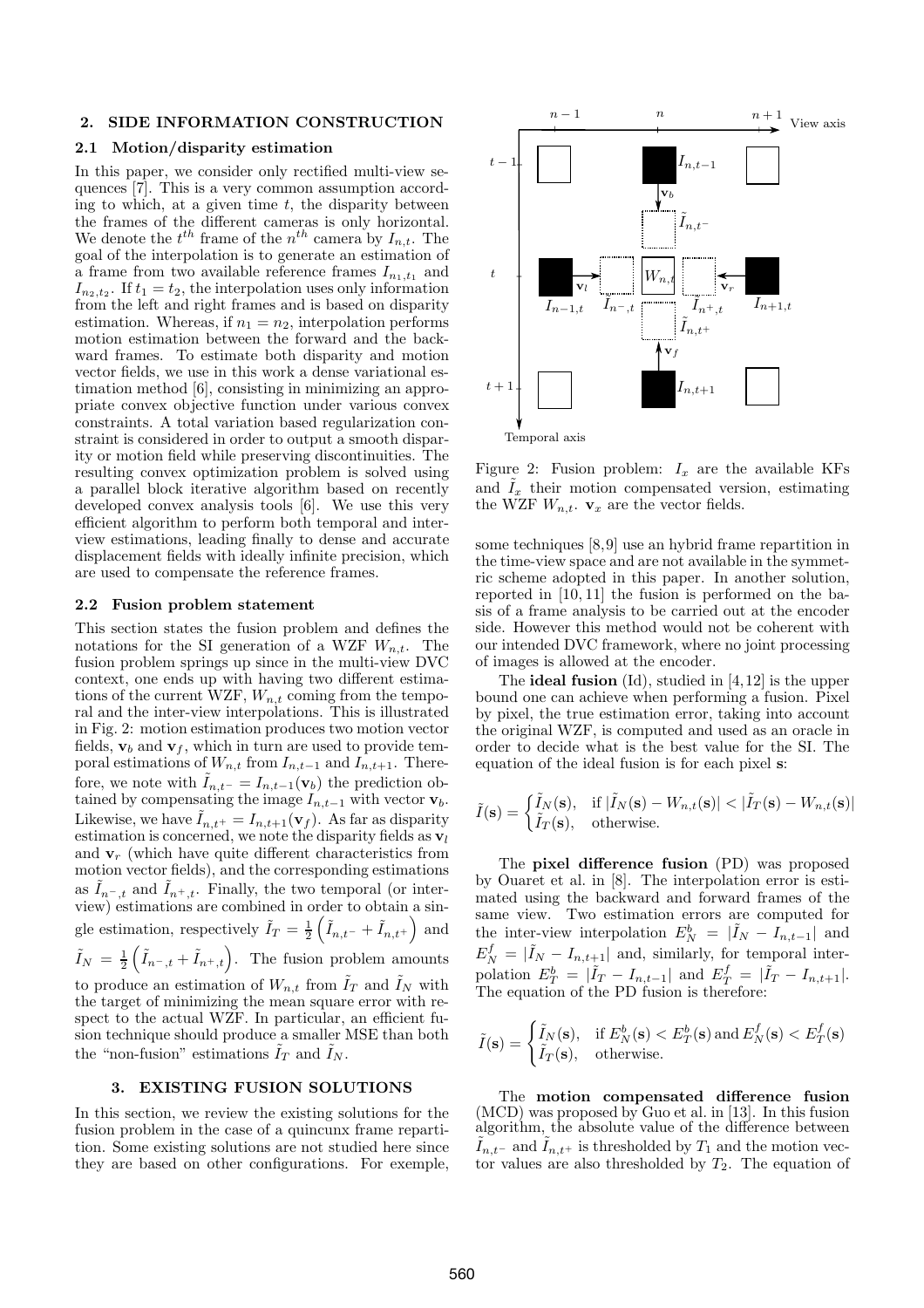the MCD fusion process is:

$$
\tilde{I}(\mathbf{s}) = \begin{cases}\n\tilde{I}_N(\mathbf{s}), & \text{if } |\tilde{I}_{n,t-}(\mathbf{s}) - \tilde{I}_{n,t+}(\mathbf{s})| > T_1 \\
& \text{or } ||\mathbf{v}_b(\mathbf{s})|| > T_2 \\
& \text{or } ||\mathbf{v}_f(\mathbf{s})|| > T_2 \\
\tilde{I}_T(\mathbf{s}), & \text{otherwise.} \n\end{cases}
$$

The view projection fusion (Vproj) was proposed by Ferré et al. in [14]. In this case, the estimation  $\tilde{I}_T$ is projected onto  $I_{n-1,t}$  and  $I_{n+1,t}$ . This projection consists in disparity compensations  $(dc_l(\cdot))$  and  $dc_r(\cdot))$ based on a simple block matching disparity estimation. The error images  $E_l = I_{n-1,t} - d c_l(\tilde{I}_T)$  and  $E_r = I_{n+1,t} - dc_r(\tilde{I}_T)$  are thresholded, leading to two masks which are projected back onto the WZF, with disparity compensations  $(dc_l^{-1}(\cdot)$  and  $dc_r^{-1}(\cdot)$ ) based on  $\mathbf{v}_r$  and  $\mathbf{v}_l$ . The equation of the Vproj fusion process is:

$$
\tilde{I}(\mathbf{s}) = \begin{cases}\n\tilde{I}_N(\mathbf{s}), & \text{if } |dc_l^{-1}(E_l)(\mathbf{s})| > T \text{ or } |dc_r^{-1}(E_r)(\mathbf{s})| > T \\
\tilde{I}_T(\mathbf{s}), & \text{otherwise.}\n\end{cases}
$$

The temporal projection fusion (Tproj) was proposed by Ferré et al. in  $[14]$ . It is the equivalent of the Vproj fusion in the temporal direction. The estimation  $\tilde{I}_N$  is first projected on  $I_{n,t-1}$  and  $I_{n,t+1}$  by motion compensation. Two error images,  $E_b = I_{n,t-1} - mc_l(\tilde{I}_N)$ and  $E_f = I_{n,t+1} - mc_r(\tilde{I}_N)$ , are then thresholded and the obtained masks are projected back onto the original position. The equation of the Tproj fusion process is:

$$
\tilde{I}(\mathbf{s}) = \begin{cases}\n\tilde{I}_N(\mathbf{s}), & \text{if } mc_b^{-1}(E_b) < T \text{ or } mc_f^{-1}(E_f) < T \\
\tilde{I}_T(\mathbf{s}), & \text{otherwise.}\n\end{cases}
$$

#### 4. PROPOSED FUSION METHODS

The fusion solutions presented in the previous section achieve good performances in some cases. For example, the PD fusion is quite efficient when the temporal motion activity is low. On the contrary, non-fusion estimation qualities strongly depend on the sequence. In this section, we propose three new methods aiming at more robustness. The first two use the residual  $( i.e.$ the difference between the two compensated reference frames), like the MCD fusion does. The residual is commonly used to approximate the estimation error in DVC, for example for the distribution model analysis at the turbo decoder.

The motion and disparity compensated difference binary fusion (MDCDBin) compares the temporal and inter-view residuals, and uses for the estimation the one having the smallest one. Similarly to the existing solutions, the decision is binary. The residuals are defined as  $E_T(\mathbf{s}) = |\tilde{I}_{n,t^-}(\mathbf{s}) - \tilde{I}_{n,t^+}(\mathbf{s})|$  and  $E_N(\mathbf{s}) = |\tilde{I}_{n^-,\,t}(\mathbf{s}) - \tilde{I}_{n^+,\,t}(\mathbf{s})|$ . Therefore, the equation of MDCDBin is:

$$
\tilde{I}(\mathbf{s}) = \begin{cases} \tilde{I}_N(\mathbf{s}), & \text{if } E_N(\mathbf{s}) < E_T(\mathbf{s}) \\ \tilde{I}_T(\mathbf{s}), & \text{otherwise.} \end{cases}
$$

The two following proposed methods adopt a quite different approach. Instead of a binary decision, the fusion process is now based a linear combination between the available values. Note that a linear fusion can in principle outperform the ideal binary fusion (Id) and no upper bound can be found.

In the case of motion and disparity compensated difference linear fusion (MDCDLin), the criterion of MDCDBin is improved by computing a linear combination of inter-view and temporal estimation, as follows:

$$
\tilde{I}(\mathbf{s}) = \frac{E_T(\mathbf{s})}{E_T(\mathbf{s}) + E_N(\mathbf{s})}\tilde{I}_N(\mathbf{s}) + \frac{E_N(\mathbf{s})}{E_T(\mathbf{s}) + E_N(\mathbf{s})}\tilde{I}_T(\mathbf{s})
$$

Finally, in the case of Estimation-error and vector-norm based linear fusion (ErrNorm), we build on the consideration that often, the larger are the motion vectors, the less reliable is the estimation. Therefore, we use the motion vector norms as weights in computing a linear combination between  $\tilde{I}_T$  and  $\tilde{I}_N$ . The resulting image is then averaged with the one produced by MDCDLin to obtain the new estimation. More precisely, in the ErrNorm case we have the following equations:

$$
\tilde{I}(\mathbf{s}) = \frac{\tilde{I}_{\text{err}}(\mathbf{s}) + \tilde{I}_{\text{norm}}(\mathbf{s})}{2} \quad \text{where}
$$
\n
$$
\tilde{I}_{\text{norm}}(\mathbf{s}) = \frac{(\|\mathbf{v}_b\| + \|\mathbf{v}_f\|)\tilde{I}_N(\mathbf{s}) + (\|\mathbf{v}_l\| + \|\mathbf{v}_r\|)\tilde{I}_T(\mathbf{s})}{\|\mathbf{v}_b\| + \|\mathbf{v}_f\| + \|\mathbf{v}_l\| + \|\mathbf{v}_r\|}
$$
\n
$$
\tilde{I}_{\text{err}}(\mathbf{s}) = \frac{E_T(\mathbf{s})\tilde{I}_N(\mathbf{s})}{E_T(\mathbf{s}) + E_N(\mathbf{s})} + \frac{E_N(\mathbf{s})\tilde{I}_T(\mathbf{s})}{E_T(\mathbf{s}) + E_N(\mathbf{s})}
$$

### 5. EXPERIMENTAL RESULTS

We compared the state-of-the-art fusion techniques presented above with the proposed ones, by running them on two multi-view test sequences, "Book Arrival" and "Outdoor", from [15]. For both sequences, the spatial resolution was halved from  $1024 \times 772$  to  $512 \times 386$ , and only the first 8 cameras were used. We performed the displacement estimation algorithm presented in Sec. 2.1 in order to produce the vector fields for both temporal and inter-view interpolations. We considered lossy coded KFs and four quantization steps  $(QP= 31, 34,$ 36 and 40), in order to observe the behavior of fusion methods in a relatively wide range of bit-rates.

The performance of all the methods are shown in Fig. 3 where we give the PSNR of the SI with respect to the original WZF. Note that the mean square error is commonly used to measure the SI quality, and the conclusions one can draw from it will be further confirmed with the final rate distortion performances. Gray bars correspond to simple cases, where only temporal or inter-view estimation are considered, the white bar correspond to the ideal (i.e. oracle-driven) fusion, the blue bars are the state-of-the-art methods explained in Section 3, and the red ones are the proposed techniques. We notice that for "Book Arrival" test sequence, the temporal estimation is slightly better than the inter-view one, while the opposite is true for the second sequence, "Outdoor". In both cases, the comparison between the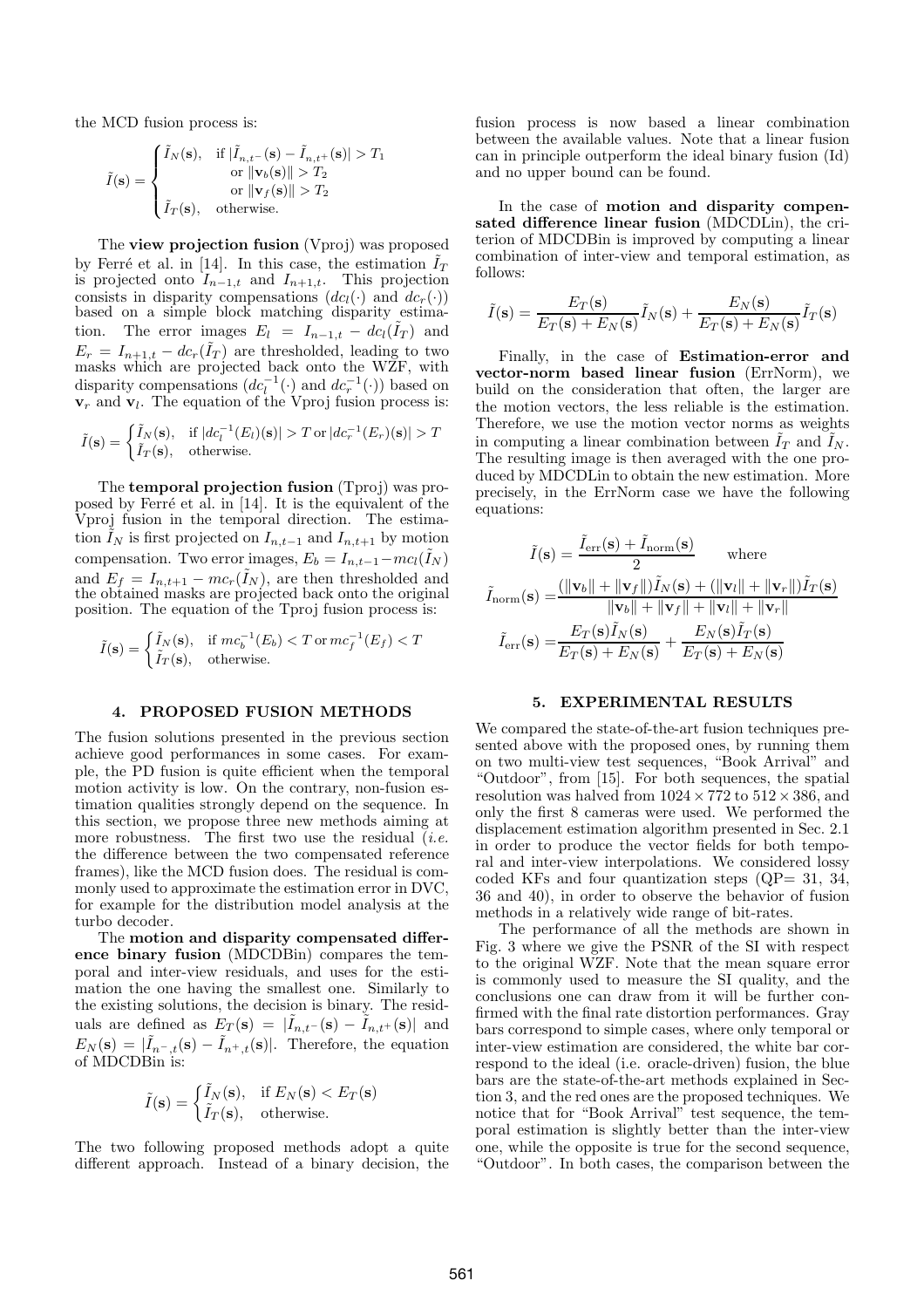

Figure 3: SI quality for different fusion methods, at different KF quantization levels, and for two test sequences "Book Arrival" and "Outdoor".

ideal fusion (which can be seen as an upper bound for fusion method performances) and no-fusion cases, shows that fusion has the potential of largely improve the WZF estimation.

However state-of-the-art methods look like not able to adequately take advantage from fusion: while for the "Book Arrival" sequence, MCD and PD fusion obtain good performances, much better than the non-fusion predictions  $\tilde{I}_T$  and  $\tilde{I}_N$ , this is no longer the case for the second sequence, where state-of-the-art methods perform worse than simple inter-view estimation. We conclude that these methods are not robust enough when there is a sensible gap of quality between the temporal and inter-view estimations.

Different observations can be made for the proposed methods (red bars in Fig. 3). The first remark is that MDCDLin outperforms MDCDBin, showing that a linear based fusion is more efficient than a binary decision based method. Moreover, for "Book Arrival" sequence, the MDCDBin method reaches better performances than the existing solutions. For "Outdoor" sequence, where the other solutions obtain a lower SI quality, the proposed methods achieve good results and ErrNorm fusion sensibly improves the  $\tilde{I}_N$  prediction. Finally, for ease of comparison, some of the results of Fig. 3 are reported in Tab. 1 and 2, in terms of the difference between the best non-fusion estimation for each sequence and three fusion methods, PD (the best existing method), MDCDLin and ErrNorm (the best proposed methods).

In Fig. 4 we present the rate-distortion performance obtained when using PD, MDCDLin and ErrNorm within a complete DVC multiview coder as DISCOVER [12]. The results confirm that the proposed methods

| QP      | 31        | 34        | 36        | 40        |
|---------|-----------|-----------|-----------|-----------|
| PD      | $-6.0131$ | $-4.9926$ | $-4.2939$ | $-3.0226$ |
| MCDLin  | $-0.9516$ | -1.0624   | $-0.9639$ | $-0.8322$ |
| ErrNorm | 0.3893    | 0.2253    | 0.1658    | 0.0740    |

Table 1:  $\Delta_{PSNR}$  between different fusion method and the best non-fusion estimation (inter-view estimation in this case) for "Outdoor" sequence.

|         |           | 34     | 36     | 40        |
|---------|-----------|--------|--------|-----------|
| PD      | 0.2901    | 0.1293 | 0.0807 | $-0.0244$ |
| MCDLin  | 0.5777    | 0.4926 | 0.4799 | 0.3709    |
| ErrNorm | $-0.1393$ | 0.0271 | 0.1761 | 0.2636    |

Table 2:  $\Delta_{PSNR}$  between different fusion method and the best non-fusion estimation (temporal estimation in this case) for "Book Arrival" sequence.

(red curves) outperform existing ones (blue curves). In order to facilitate the comparison, the average performances computed with the Bjontegaard metric [16] are shown in Tab. 3 and 4. We note that ErrNorm is consistently better than than the non-fusion techniques (obtaining a rate reduction up to 3.64%), while MDCDLin is always better than PD, which in turns, is much worse than the non-fusion method for the "Outdoor" sequence.

#### 6. CONCLUSION

In this paper, a review of some existing fusion methods in the multi-view DVC framework have been first presented. Then, three new fusion techniques showing better robustness and improving SI quality have been introduced. Experimental results show that the proposed solutions achieve good results for different inter-